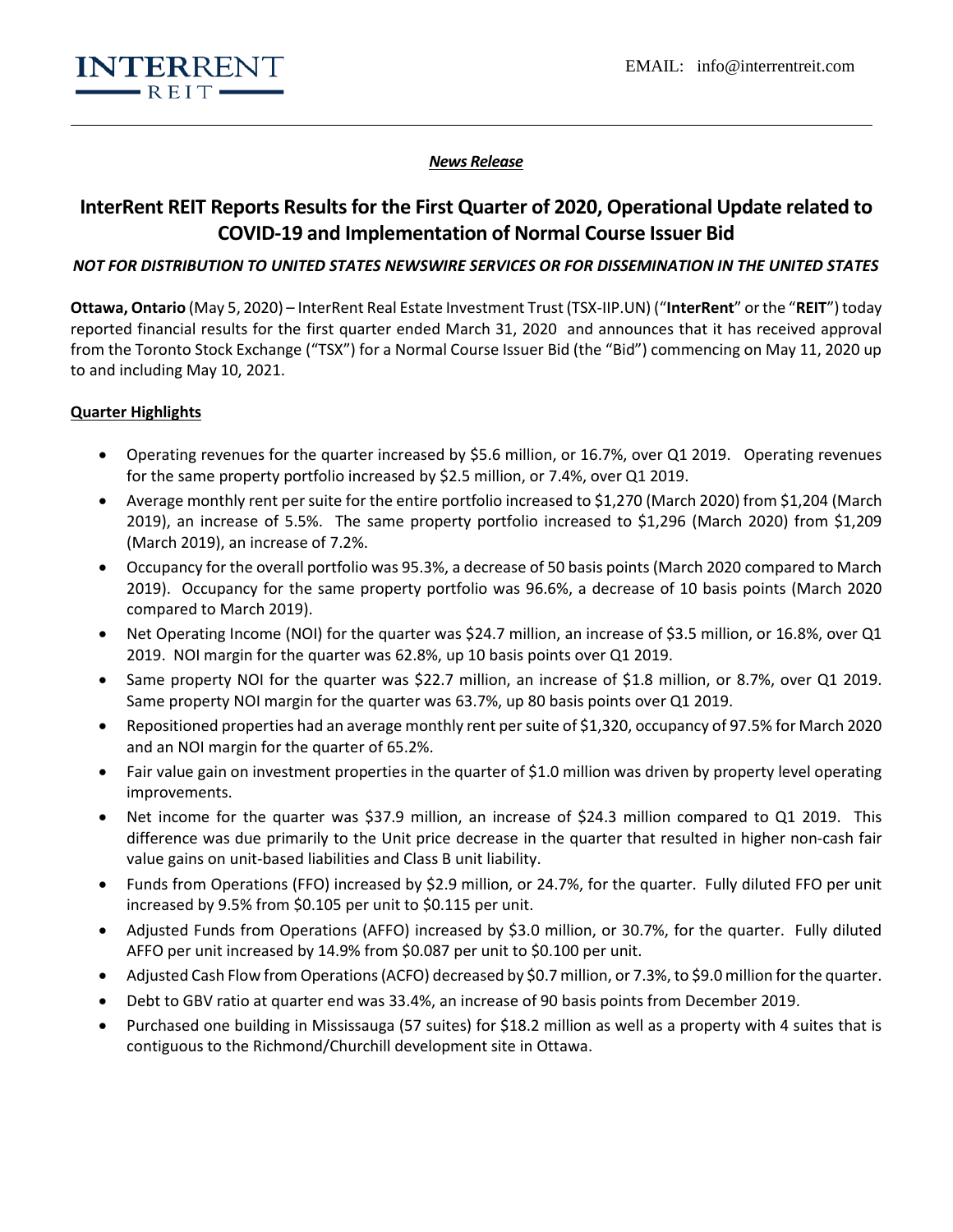# **Financial Highlights**

| <b>Selected Consolidated Information</b><br>In \$000's, except per Unit amounts<br>and other non-financial data | <b>3 Months Ended</b><br>March 31, 2020 | <b>3 Months Ended</b><br>March 31, 2019 | Change     |
|-----------------------------------------------------------------------------------------------------------------|-----------------------------------------|-----------------------------------------|------------|
| <b>Total suites</b>                                                                                             | 10,226                                  | 9,203                                   | $+11.1%$   |
| Average rent per suite (March)                                                                                  | \$1,270                                 | \$1,204                                 | $+5.5%$    |
| Occupancy rate (March)                                                                                          | 95.3%                                   | 95.8%                                   | -50bps     |
| Operating revenues                                                                                              | \$39,368                                | \$33,731                                | $+16.7%$   |
| Net operating income (NOI)                                                                                      | \$24,708                                | \$21,160                                | $+16.8%$   |
| NOI %                                                                                                           | 62.8%                                   | 62.7%                                   | +10bps     |
| Same property average rent per suite (March)                                                                    | \$1,296                                 | \$1,209                                 | $+7.2%$    |
| Same property occupancy rate (March)                                                                            | 96.6%                                   | 95.8%                                   | +80bps     |
| Same property NOI                                                                                               | \$22,654                                | \$20,842                                | $+8.7%$    |
| Same property NOI %                                                                                             | 63.7%                                   | 62.9%                                   | +80bps     |
| Net Income                                                                                                      | \$37,911                                | \$13,630                                | $+178.1%$  |
| Funds from Operations (FFO)                                                                                     | \$14,484                                | \$11,614                                | $+24.7%$   |
| FFO per weighted average unit - diluted                                                                         | \$0.115                                 | \$0.105                                 | $+9.5%$    |
| Adjusted Funds from Operations (AFFO)                                                                           | \$12,562                                | \$9,611                                 | $+30.7%$   |
| AFFO per weighted average unit - diluted                                                                        | \$0.100                                 | \$0.087                                 | $+14.9%$   |
| Distributions per unit                                                                                          | \$0.0775                                | \$0.0725                                | $+6.9%$    |
| Adjusted Cash Flow from Operations (ACFO)                                                                       | \$9,030                                 | \$9,742                                 | $-7.3%$    |
| Debt to GBV                                                                                                     | 33.4%                                   | 39.4%                                   | $-600$ bps |
| Interest coverage (rolling 12 months)                                                                           | 3.18x                                   | 2.97x                                   | $+0.21x$   |
| Debt service coverage (rolling 12 months)                                                                       | 1.90x                                   | 1.81x                                   | $+0.09x$   |

Gross rental revenue for the quarter was \$38.8 million, an increase of \$5.6 million, or 17.0%, compared to Q1 2019. Operating revenue for the quarter was up \$5.6 million to \$39.4 million, or 16.7% compared to Q1 2019. The average monthly rent across the portfolio for March 2020 increased to \$1,270 per suite from \$1,204 (March 2019), an increase of 5.5% and from \$1,260 (December 2019), an increase of 0.8%. The March 2020 vacancy rate across the entire portfolio was 4.7%, an increase from 4.2% recorded in March 2019.

On a same property portfolio basis (same properties are income properties owned by the REIT throughout the comparative periods), the average monthly rent per suite increased from \$1,209 (March 2019) to \$1,296 (March 2020), an increase of 7.2%. Management expects to continue to grow revenues organically, as well as continuing to drive other ancillary revenue streams.

NOI for the quarter was \$24.7 million, or 62.8% of operating revenue, compared to \$21.2 million, or 62.7% of operating revenue, for the three months ended March 31, 2019. NOI from the same property portfolio increased to \$22.7 million for Q1 2020, an increase of \$1.8 million, or 8.7%, over Q1 2019. Same property NOI margin for the quarter was 63.7%. Net income for the quarter was \$37.9 million, compared to \$13.6 million for Q1 2019. The increase of \$24.3 million was partly attributed to higher non-cash fair value gains on unit-based liabilities and Class B unit liability compared to Q1 2019.

The agreement to internalize the property management function that closed on February 15, 2018 contained amongst other things, a right to use CLV Group's property management brand without cost for a period of 24 months following closing of the transaction and a restrictive covenant in favor of the REIT that locked-up the Class B LP Units, or the REIT Units into which they are exchangeable, received by the former property manager. At the request of the former property manager and in appreciation of the extension of the right to use CLV Group's property management brand for up to 5 more years, the Board has agreed to an early release of the lock-up effective May 5, 2020. CLV Group has advised InterRent that there are no plans at this time to sell any of these Units.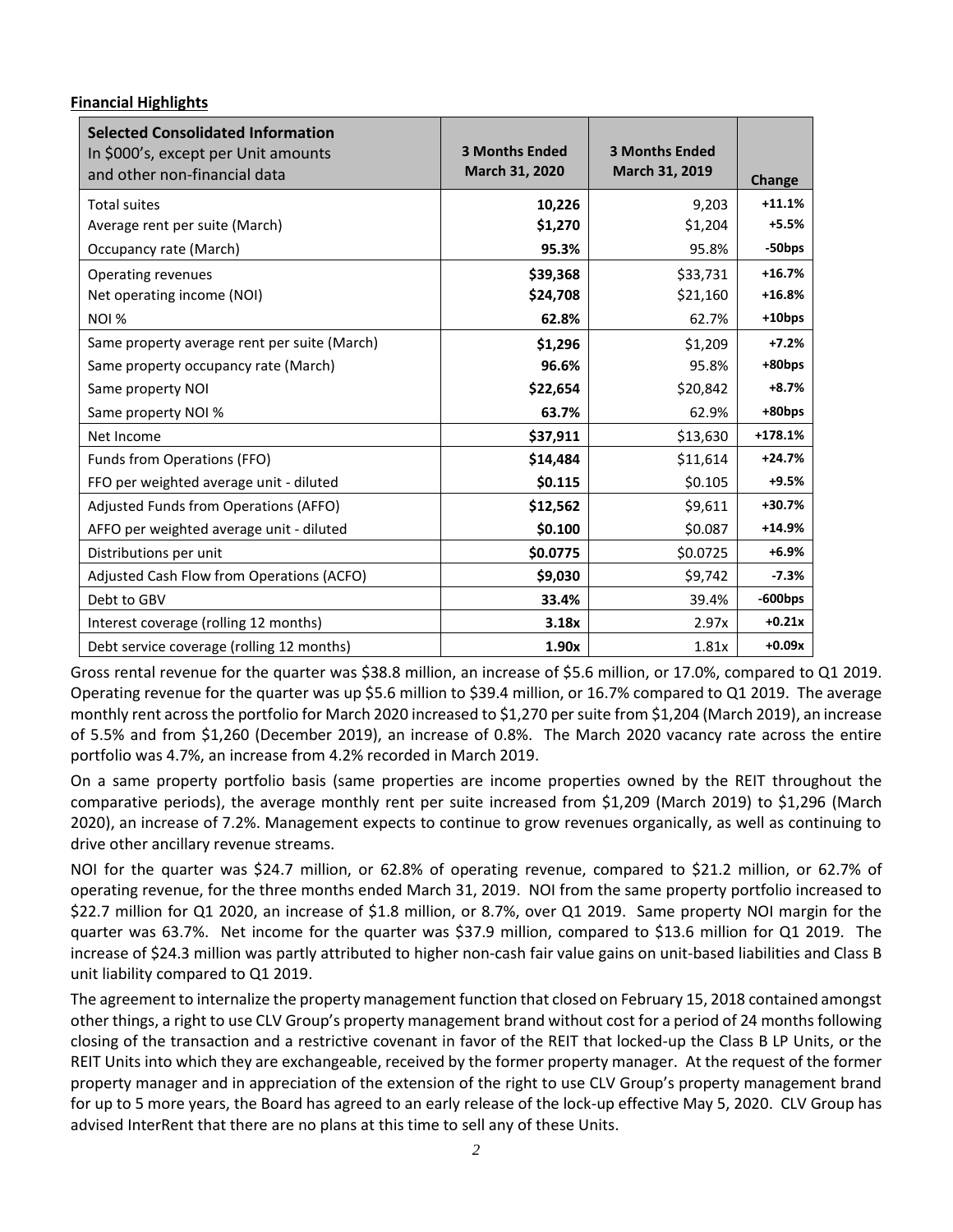# **Operational Update**

On March 11, 2020, the World Health Organization declared the outbreak of the novel strain of coronavirus "COVID-19" a global pandemic. The outbreak has resulted in the federal and provincial governments enacting emergency measures to combat the spread of the virus. These measures, which include the implementation of travel bans, selfimposed quarantine periods and social distancing, have caused material disruption to businesses globally resulting in an economic slowdown.

The health and safety of residents and team members remains the Trust's top priority. InterRent REIT took quick action at the beginning of the COVID-19 crisis by introducing several new building protocols and procedures designed to ensure the wellbeing of all our communities. The Trust has also placed a high priority on maintaining strong, ongoing communication with our residents through multiple channels. The Trust recognizes that the pandemic has created significant hardship for many residents. Accordingly, the Trust is working to support residents experiencing financial difficulties through various means. The Trust has been extremely encouraged by the goodwill, positive sentiment, and community spirit that our residents have shown in the face of the pandemic and in response to the Trust's actions.

The following information provides an operating update on the REIT's portfolio and liquidity position as of May 5, 2020:

- InterRent REIT has collected approximately 98% of residential April rent payments, in-line with a typical month, and is providing specific rent deferment and payment plans for those residents who have faced economic hardship due to the pandemic.
- Currently we have entered into rent deferral agreements with approximately 0.25% of our residential residents.
- Suite Occupancy of the Trust's portfolio on April 30, 2020 was 96%.
- InterRent REIT is not applying any rent increases at this time.
- InterRent REIT has enhanced cleaning protocols for all of its buildings and stepped up maintenance of ventilation systems. Building team members and cleaning contractors are making extra efforts to ensure hightouch common areas (elevator call buttons, door handles, washroom facilities, etc.) are kept clean and disinfected with industry-appropriate products.
- In recognition of their outstanding and ongoing efforts keeping our properties clean and safe through this pandemic, wages have been temporarily increased by \$4 per hour for our front-line workers.
- All building common areas and amenity rooms have been temporarily closed in accordance with Public Health Authority recommendations.
- InterRent REIT has developed an online information hub (interrentreit.com/covid-19) to provide residents and stakeholders with information regarding the pandemic as well as an online Bulletin Board for residents to communicate with each other and provide assistance to their fellow residents.
- The Trust has conducted wellness phone calls to all residents to check on their safety and to identify residents in need of additional assistance.
- InterRent REIT's sales and leasing teams have implemented an end-to-end contactless rental process.
- The REIT's current credit facilities total \$140.5 million as well as a further \$50 million available through an accordion feature on one of its committed revolving term loan facilities. Based on the current security in place, the REIT is also in negotiations to extend one of the facilities by a further \$40 million. Of the total potential \$230.5 million, there is approximately \$30 million drawn on these facilities.
- To-date, mortgage financings and renewals have progressed on schedule with no mortgage financing delays noted as a result of COVID-19. The REIT is currently working with several lenders on mortgages that would provide approximately \$95 million in up-financing over the next 2-4 months.
- The REIT has approximately \$100 million in assets that are fully unencumbered and with a debt to GBV ratio of 33.4% has significant liquidity available through both CMHC insured and conventional mortgage financing.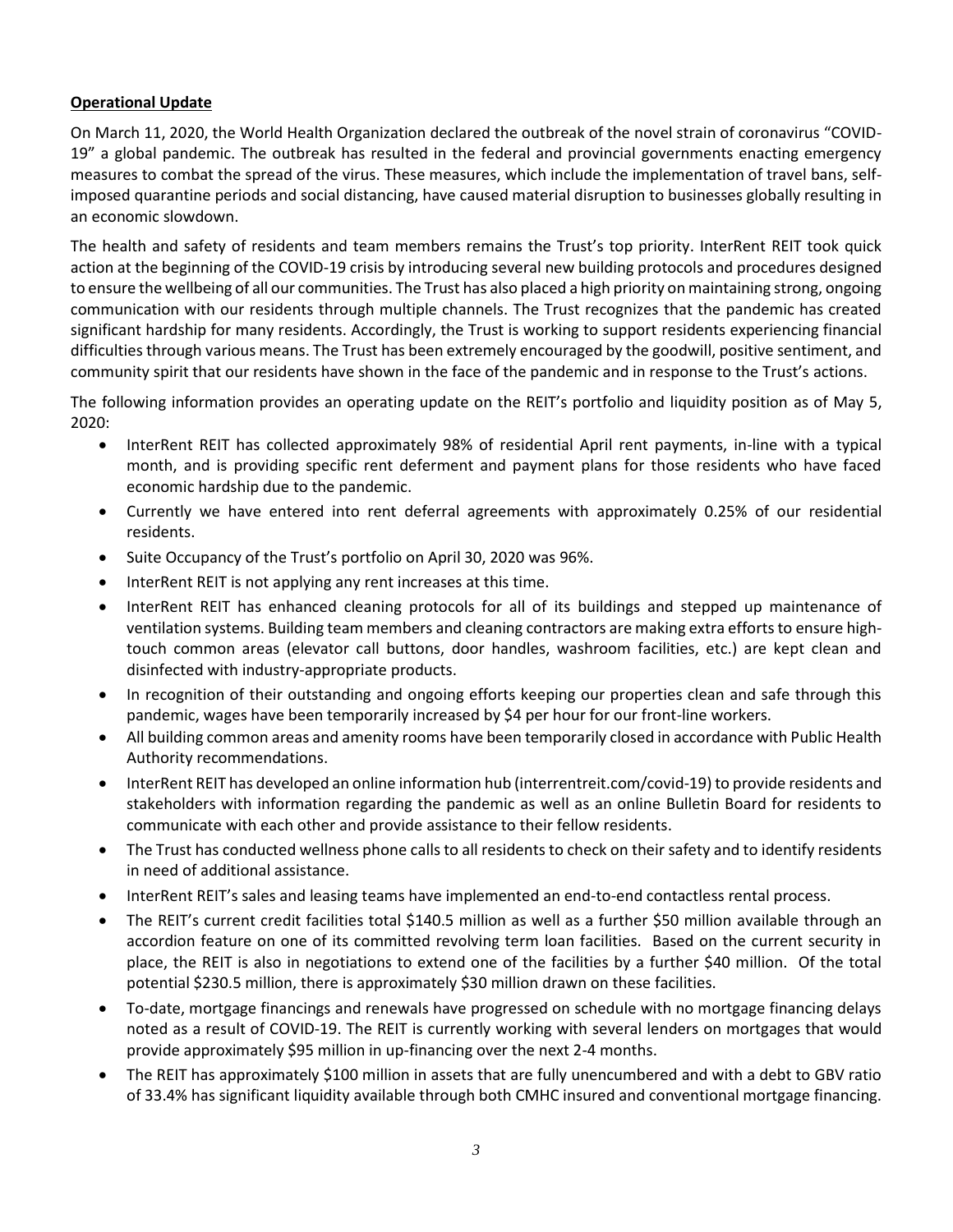"InterRent has invested extensively in its portfolio to ensure it is best in class in its operating nodes. This has allowed the REIT to achieve industry leading rental growth while also ensuring that the portfolio has minimal deferred maintenance and thus providing the REIT with a very defensive portfolio that is well-positioned to face uncertain economic times. We are very fortunate to have such a strong team, many of which are Unitholders, who support each other and work tirelessly to provide clean and safe homes for our residents," said Mike McGahan, CEO

## **Normal Course Issuer Bid**

Under the terms of the Bid, InterRent may purchase up to 11,481,830 trust units ("Units") (representing approximately 10% of the REIT's public float of 114,818,300 Units). As at April 30, 2020, InterRent has 121,829,009 Units issued and outstanding.

For the past six months, the average daily trading volume of InterRent Units was 502,837. A maximum of 125,709 Units (being 25% of the average daily trading volume) may be purchased by InterRent on any one day under the Bid, except where purchases are made in accordance with "block purchases" exemptions under applicable TSX policies. Purchases pursuant to the Bid will be made through the facilities of the Toronto Stock Exchange and other Canadian alternative trading systems. InterRent will pay the market price at the time of acquisition for any Unit purchased through the facilities of the TSX and other Canadian alternative trading systems and all Units acquired by the REIT under this Bid will be cancelled.

InterRent is pursuing the normal course issuer bid because it believes that, from time to time, the market price of its Units may not fully reflect the underlying value of its business and its future business prospects. The REIT believes that, in such circumstances, the purchase and cancellation of such Units represent an attractive investment for InterRent and its unitholders.

### *About InterRent*

InterRent REIT is a growth-oriented real estate investment trust engaged in increasing Unitholder value and creating a growing and sustainable distribution through the acquisition and ownership of multi-residential properties.

InterRent's strategy is to expand its portfolio primarily within markets that have exhibited stable market vacancies, sufficient suites available to attain the critical mass necessary to implement an efficient portfolio management structure and, offer opportunities for accretive acquisitions.

InterRent's primary objectives are to use the proven industry experience of the Trustees, Management and Operational Team to: (i) to grow both funds from operations per Unit and net asset value per Unit through investments in a diversified portfolio of multi-residential properties; (ii) to provide Unitholders with sustainable and growing cash distributions, payable monthly; and (iii) to maintain a conservative payout ratio and balance sheet.